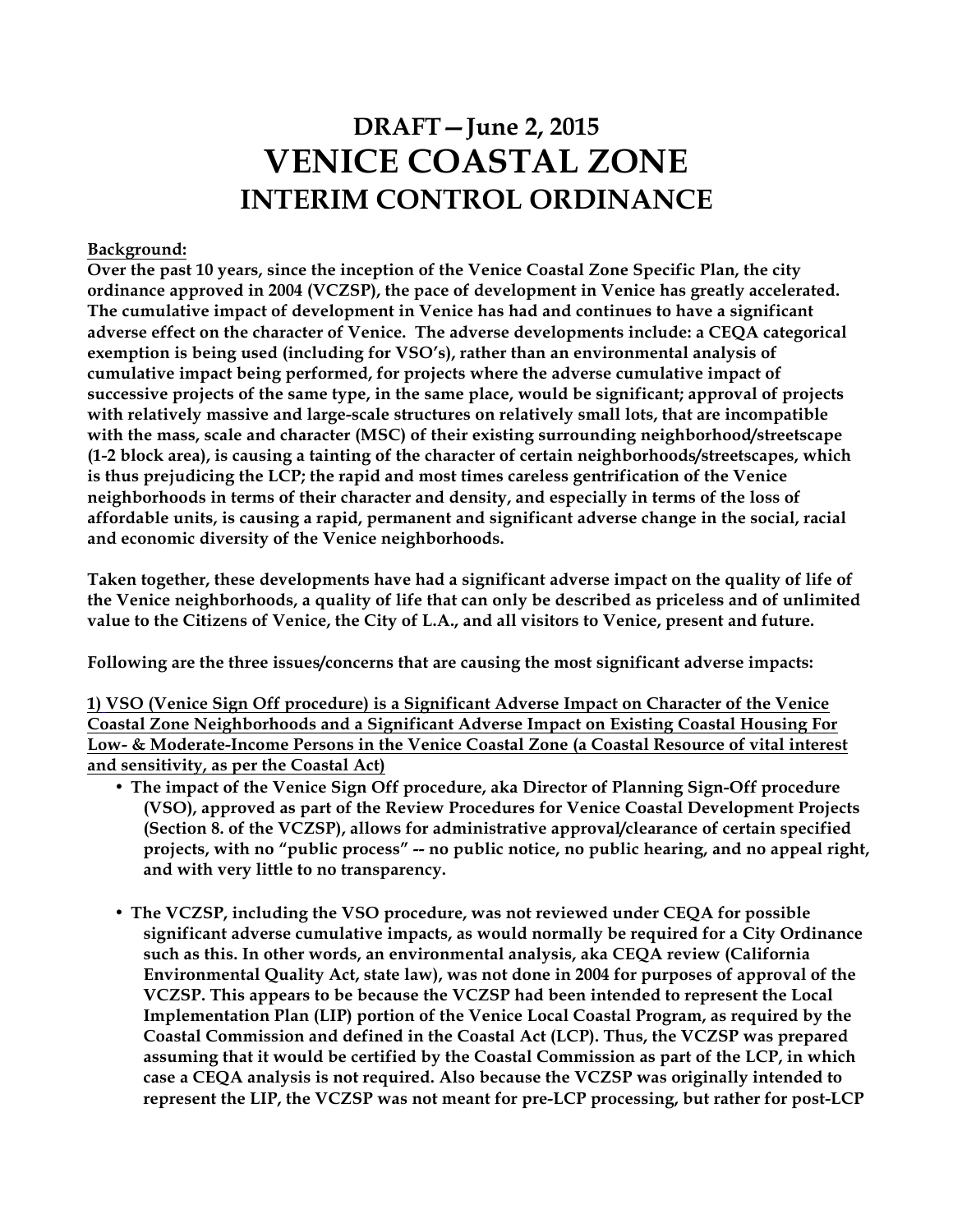**processing, as evidenced by its use of the terms "Appealable Area" and "Non-Appealable Area" (defined ONLY in the post-LCP procedures of the Los Angeles Municipal Code (LAMC)). The VSO is an exception procedure for post-LCP processing only. As such, the VSO does not require an environmental analysis, which includes a cumulative environmental impact analysis.**

- **In addition, the VSO has been used consistently and since its inception for processing of Mello Determinations. This should not have been allowed as the VSO procedure specifically does not have an Appeal Right. Thus, the Public, particularly the affected tenants, have been denied their Appeal Right for every Mello Determination that has been processed using the VSO procedure, which is essentially all of them.**
- **Many of the developments approved over the past 10 years under the VCZSP, mostly using the VSO procedure, have been incompatible with the MSC of the Venice neighborhoods, and thus have caused a significant adverse cumulative impact on the existing neighborhoods. Use of this procedure has had, and continues to have, unacceptable, significant, permanent adverse impacts on the Venice Coastal Zone neighborhoods. Its use, meant only for post-LCP processing, must be stopped.**
- **2) In Lieu Parking Fee is a Significant Adverse Impact on Public Access**
	- **Also due to the lack of a CEQA review, the material, adverse cumulative impact on Public Access of the VCZSP's In Lieu Parking Fee had not been identified.**
	- **Section 13 of the VCZSP should have followed its policy equivalent, the General Plan's Venice Land Use Plan, certified by the Coastal Commission in 2001 (LUP), which states in Policy II.A.4., Implementation Strategies, that "The In lieu [Parking] Fee for a Beach Impact Zone (BIZ) parking space shall be established in the LIP at a rate proportional to the cost of providing a physical parking space." (As noted above, the VCZSP was originally proposed to be the LIP but was not certified as such by the Coastal Commission.) Instead, the fee was set at a static \$18,000 per parking space.**
	- **The difference between the \$18,000 per parking space in the VCZSP and the market rate of providing a parking space in the Venice Coastal Zone has resulted in a huge windfall for anyone wishing to "buy parking" using the In Lieu Parking Fee.**
	- **Until the In Lieu Parking Fee is adjusted to reflect the current cost of a parking space ("rate proportional to the cost of providing a physical parking space" as per the LUP), an effort currently underway under the direction of Councilmember Mike Bonin, it is necessary to protect Venice by restricting the current In Lieu Parking Fee from further use, until such time as the LCP or a new City Ordinance is in place which changes the \$18,000 to an amount refleting the current cost of a Venice Coastal Zone parking space. (NOTE: no parking solutions have yet been funded using the In Lieu Parking Fees paid to date).**

**3) Demolitions and Evictions are occurring in Venice without proper analysis and /or documentation from City Housing (HCID) and City Planning related to the Mello Act, the Coastal Act and Historical Preservation**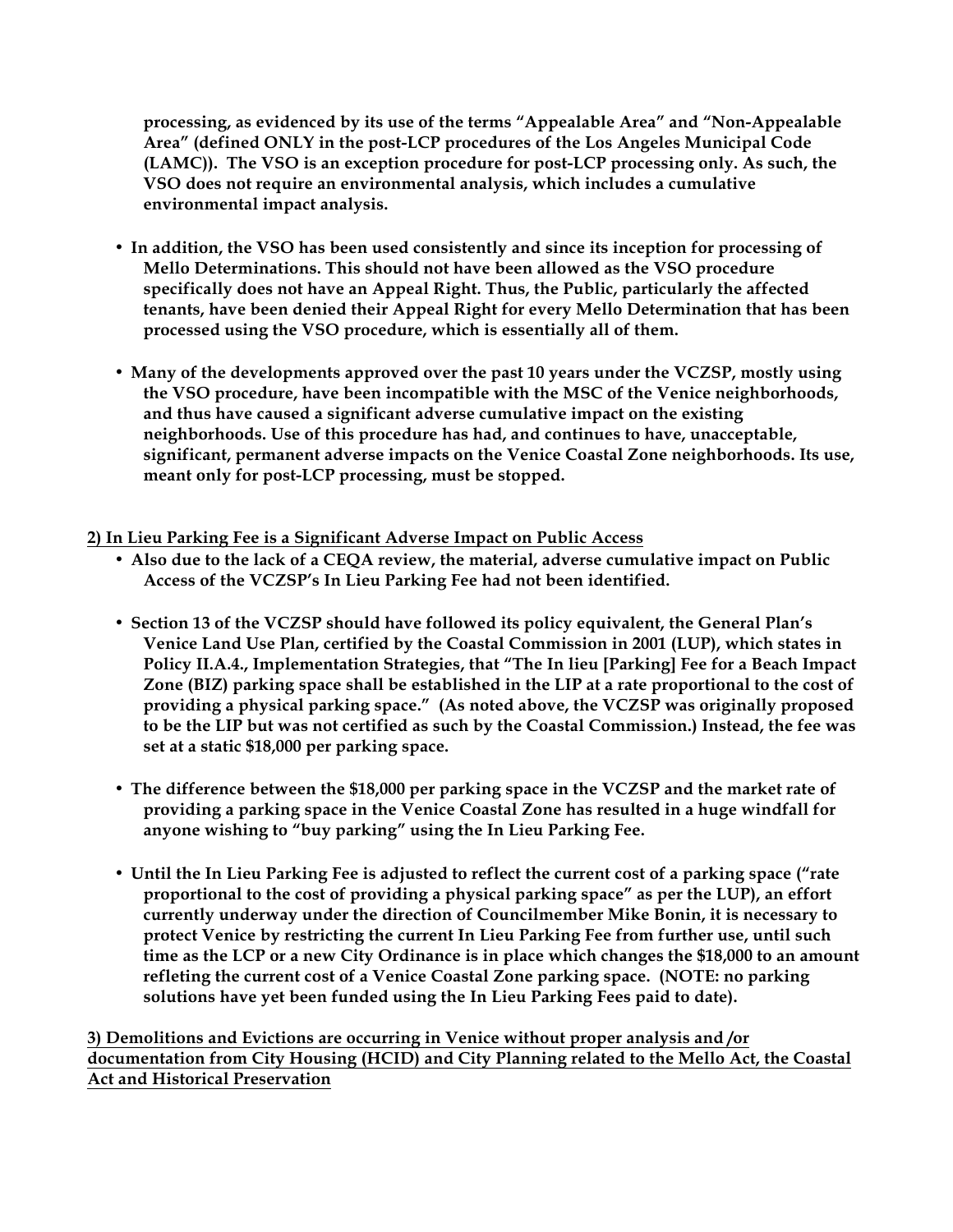*Taken together the City of Los Angeles is now putting itself at risk of lawsuit because of violations of its own housing and land use ordinances, codes, procedures and regulations, and of state laws, including the Mello Act and the Coastal Act. Furthermore, to the extent that the City is prejudicing its ability to prepare a local coastal program that is in conformity with Chapter 3 of the California Coastal Act of 1976, City Planning and the Department of Building & Safety should be directed to stop all development until the problems causing this prejudicing are rectified such that the Venice LCP can in fact be prepared in conformity with Chapter 3 of the California Coastal Act of 1976, as required by the Coastal Act, state law.*

## **VENICE COASTAL ZONE INTERIM CONTROL ORDINANCE**

**WHEREAS, Proposition 20, passed by the People of the State of California in 1972, declared the California Coast a resource of statewide significance, and thus, the California Coastal Act of 1976 (Coastal Act) was promulgated, which established the following Legislative Findings and Declarations:**

**(a) That the California Coastal Zone is a distinct and valuable natural resource of vital and enduring interest to all the People and exists as a delicately balanced ecosystem.**

**(b) That the permanent protection of the state's natural and scenic resources is a paramount concern to present and future residents of the state and nation.**

**(c) That in order to promote the public safety, health, and welfare, and to protect public and private property, wildlife, marine fisheries, and other ocean resources, and the natural environment, it is necessary to protect the ecological balance of the Coastal Zone and prevent its deterioration and destruction.**

**(d) That existing developed uses, and future developments that are carefully planned and developed consistent with the policies of this division, are essential to the economic and social well being of the people of this state and** *especially to working persons employed within the Coastal Zone; {¶ 3, 4, 7, 8, 14, 15, 16, 17, 35, 39}*

**WHEREAS, the Legislature also established the following Findings and Declarations, which constitute the basic goals of the State for the Coastal Zone:**

**(a) Protect, maintain, and where feasible, enhance and restore the overall quality of the Coastal Zone environment and its natural and artificial resources.**

**(b) Assure orderly, balanced utilization and conservation of Coastal Zone resources taking into account the social and economic needs of the People of the state.**

**(c) Maximize public access to and along the coast and maximize public recreational opportunities in the Coastal Zone consistent with sound resource conservation principles and constitutionally protected rights of private property owners.**

**(d) Assure priority for coastal-dependent and coastal-related development over other development on the coast;** *{¶ 5, 6, 7, 8, 12, 15, 16, 17}*

**WHEREAS, in order to support the Coastal Act's objective to protect the scenic and visual qualities of coastal areas as a resource of public importance, the Legislature mandated that developments permitted in the Coastal Zone shall be visually compatible with the character of the surrounding**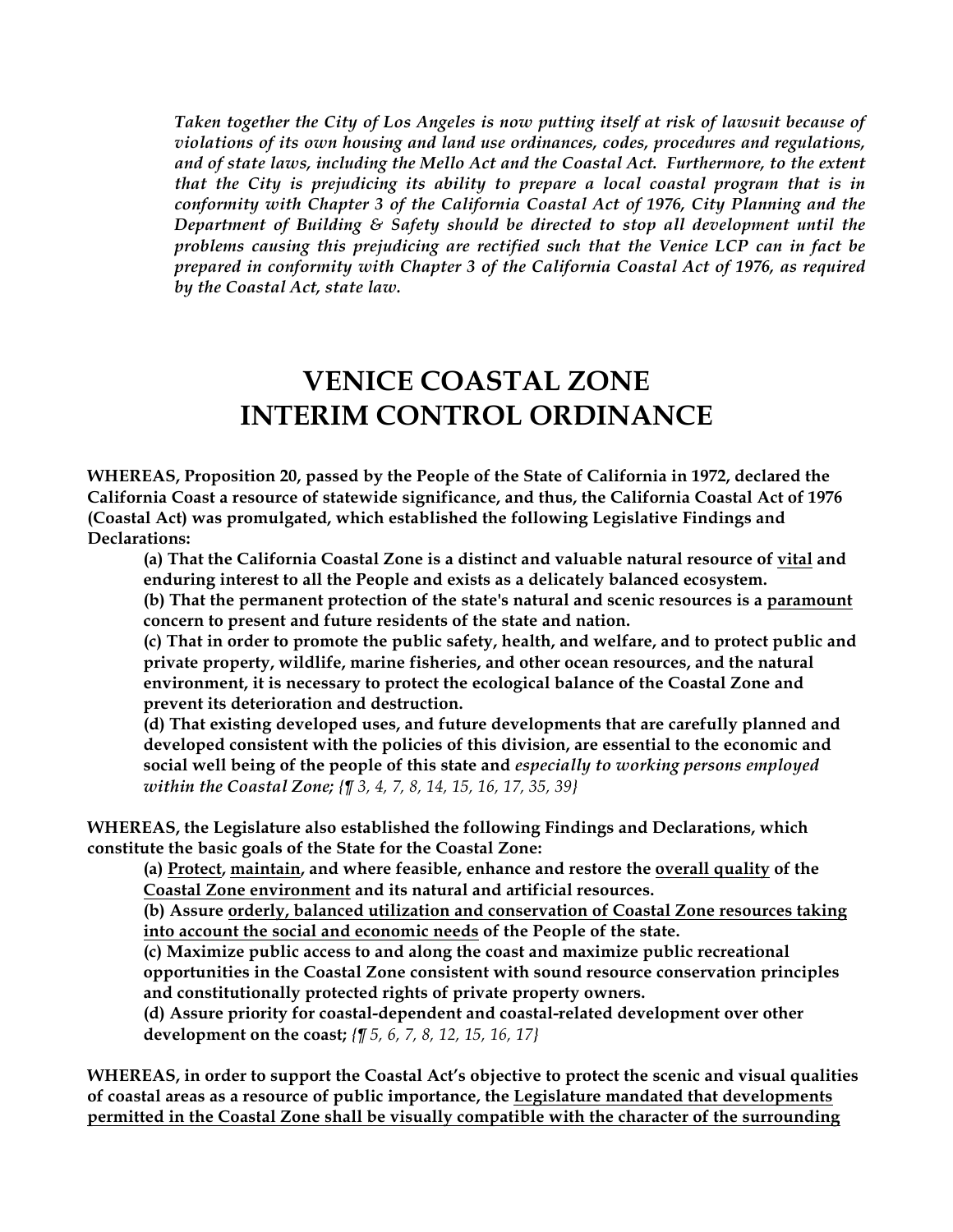**area;** *{¶ 3, 4, 5, 8, 9, 10, 21, 24, 29}*

**WHEREAS, the Venice LCP is intended to accomplish the Coastal Act objectives of preserving coastal amenities and increasing public access to the shoreline and to address the City's need to plan for the improvement of the physical, social and economic environment of its communities in an orderly and timely manner;** *{¶ 1, 3, 4, 5, 6, 8, 9, 10, 13, 14, 15, 32}*

**WHEREAS, as per the General Plan's LUP, Venice's unique social and architectural diversity should be protected as a Special Coastal Community pursuant to Chapter 3 of the Coastal Act;** *{¶ 1, 9, 10, 24, 31, 35}*

**WHEREAS, as per the General Plan's LUP, new development within the Venice Coastal Zone shall respect the scale and character of community development, and as such all new development and renovations should respect the scale, massing, and landscape of existing residential neighborhoods;**  *{¶ 1, 5, 7, 9, 10, 15, 29, 31, 39}*

**WHEREAS, development in Venice has been increasing at a significant and unforeseen pace since the time the VCZSP was approved by the City, in 2004;** *{¶ 1, 5, 29, 32, 33}*

**WHEREAS, the ongoing rapid acceleration of development in the Venice Coastal Zone has given cause for serious concern within Venice neighborhoods that the cumulative impact of successive projects of the same type in the same place are having a very significant, serious, permanent adverse cumulative effect on the MSC, the social, racial and economic diversity, and the quality of life in the Venice Coastal Zone neighborhoods;** *{¶ 1, 5, 7, 8, 14, 15, 16, 17, 33, 35, 39}*

**WHEREAS, there is serious concern within the Venice neighborhoods that because the Coastal Act and the LUP policies and development standards (prepared to comply with the Coastal Act and part of the City's General Plan) have generally not been followed, and that because CDP Findings have generally been inadequate and not met the minimum legal standards for Findings, the result has been that many developments are incompatible with, and are having a significant adverse impact on, the MSC of the existing Venice Coastal Zone neighborhoods, which has resulted in the prejudicing of the City's ability to prepare the LCP in conformance with Chapter 3 of the Coastal Act;** *{¶ 1, 3, 4, 6, 8, 22, 23, 24, 25, 30, 32, 37, 38, 39}*

**WHEREAS, having a Cumulative Environmental Impact Study is critically important to the analysis currently being done by the Venice Neighborhood Council (VNC) MSC Committee, with respect to approaches being used in analyzing the compatibility of the development with the existing surrounding neighborhood's MSC;** *{¶ 7, 18, 32, 39}*

**WHEREAS, as per the LUP, the existing Venice Coastal Zone housing for low- and medium-income persons is a Sensitive Coastal Resource Area of the Coastal Zone, of vital interest and sensitivity;** *{¶ 5, 11, 34}*

**WHEREAS, Los Angeles is known as the city with the least amount of Affordable Housing stock in the nation, and Venice is known as the area within the city of Los Angeles that is losing Affordable Housing at the fastest rate;** *{¶ 5, 11, 34}*

**WHEREAS, it is of critical importance that development occurring during the time of preparation of the Venice LCP does not prejudice, impede or negate the ability of the City to prepare a LCP that**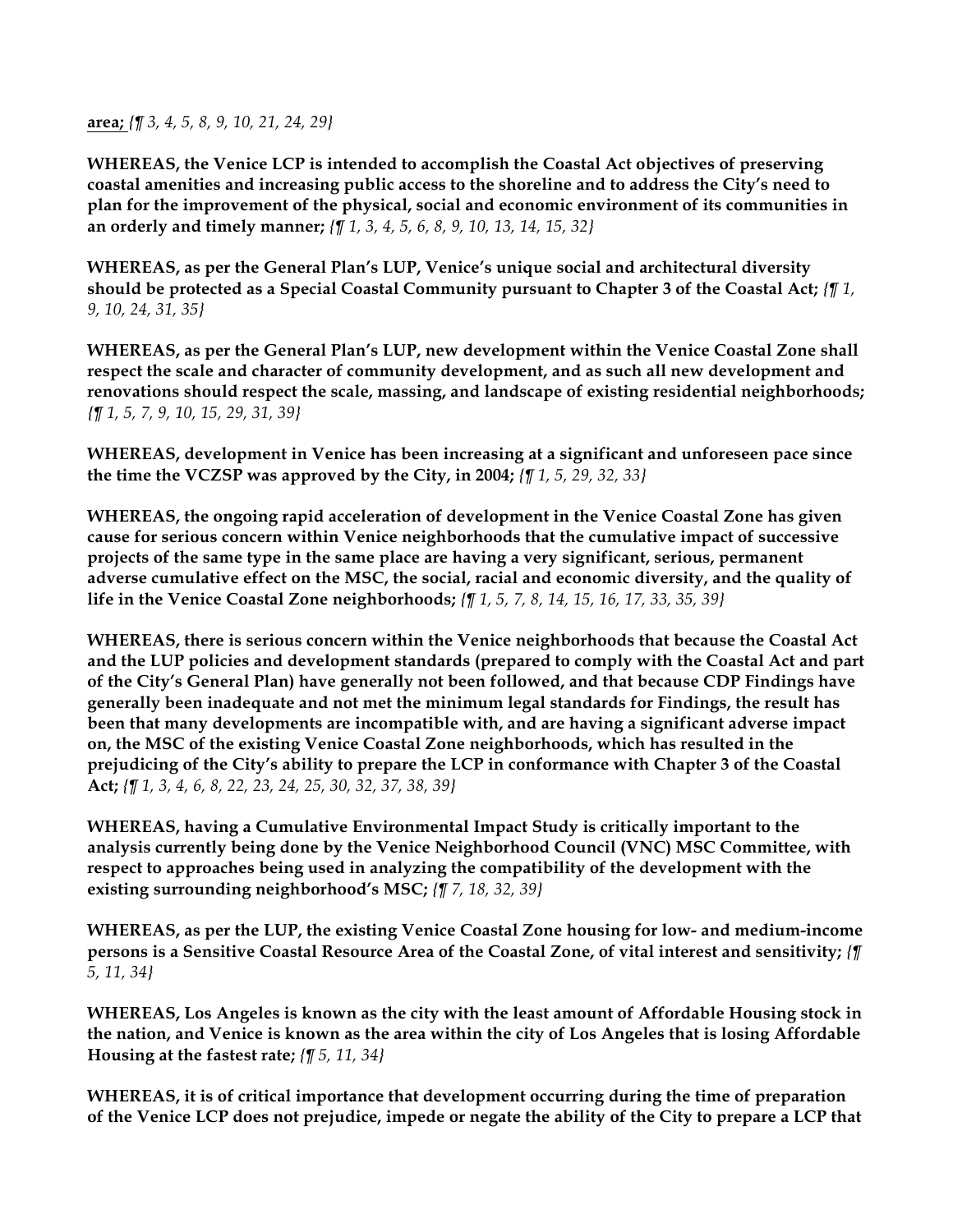**is in conformity with Chapter 3 of the Coastal Act;** *{¶ 1, 2, 3, 15, 18, 32, 37, 39}*

**WHEREAS, there is a need to protect the Venice community from further use of the current significantly "below market" In Lieu Parking Fee (no parking solutions have yet been funded using the fees) until a modified policy is in place via either the LCP, a change to the VCZSP, or a new City Council Ordinance;** *{¶ 1, 21}*

**WHEREAS, certain errors and inconsistencies in the VCZSP have been identified that are causing harm to the Venice Community, including the In Lieu Parking Fee provisions, which is inconsistent with the LUP (Section 13), certain erroneous references to post-LCP procedures in the processing/review procedures (Section 8), definitions for Change of Use and Change in Intensity of Use are in conflict with the LUP (Section 2), and other miscellaneous errors and inconsistencies, which are causing harm to the Venice neighborhoods;** *{¶ 1, 2, 9, 10, 17, 18, 20, 22, 23, 24, 25, 26, 27, 28, 32, 33, 34, 35, 36, 37, 38}*

**WHEREAS, the Coastal Commission's Regional Interpretive Guidelines for the Coastal Act and the LUP, certified by the Coastal Commission in 2001, provide guidance in determining how the policies of the Coastal Commission shall be applied in the Coastal Zone prior to the certification of a LCP;** *{¶ 1, 2, 24, 32, 35, 36, 37, 38, 39}*

### **THEREFORE BE IT RESOLVED THAT THE FOLLOWING ACTIONS AND CHANGES ARE EFFECTIVE WITH THE APPROVAL OF THIS INTERIM CONTROL ORDINANCE**

*Note: all references to procedural changes required to be made by the California Coastal Commission shall be reviewed and approved by its Executive Director, with documentation of such review and approval to be provided via letter or email to Councilmember Bonin's office, which will process any changes affecting the City's codes for Coastal Development Permits (LAMC 12.20.2) for appropriate City approval.*

**This Interim Control Ordinance establishes interim regulations relating to the issuance of building permits, the demolition of structures, in whole or in part, and the construction of new structures on lots within the Venice Coastal Zone, during the time of the preparation of the LCP, in order to assure that development prior to and during this ongoing LCP coastal planning effort does not prejudice, impede or negate the goals and policies of the ultimate certified LCP.**

**1. No demolition or eviction shall be permitted without all city and state regulations being adequately analyzed by the proper city official. The proper process according to applicable City and State law shall be performed and thoroughly documented; and no ad-hoc signatures or "management directive" by the Department of Building & Safety Plan Check or City Planning personnel or with respect to any approval by any department with respect to the Building Permit Clearances, shall be allowed in place of the required analysis and documentation for Affordable Housing, Mello Act analysis, Historical Preservation analysis and Coastal Act compliance.**

**2. The following changes shall be made to the VCZSP:**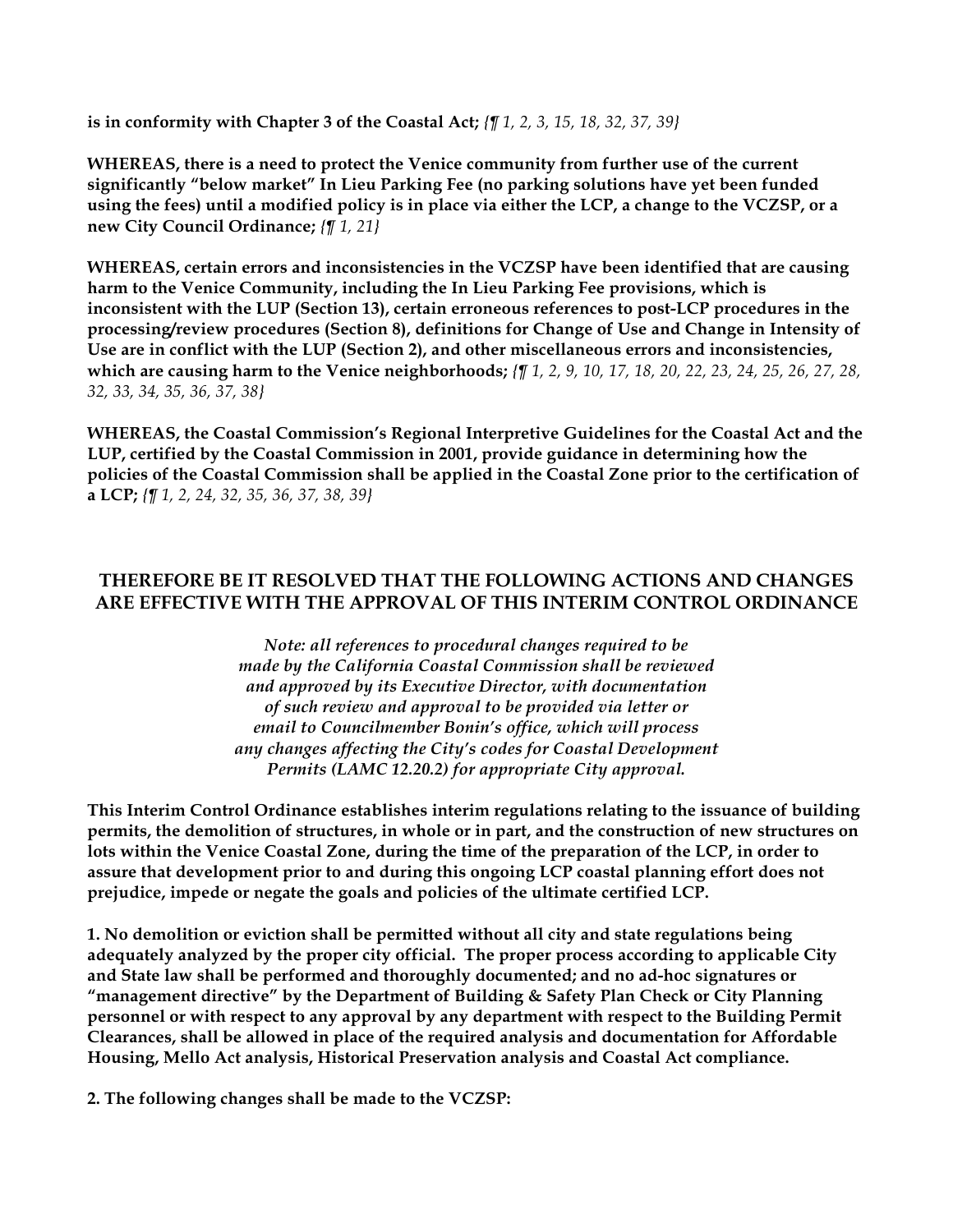- **a. More detailed criteria for Findings on MSC shall be provided, in order to assure that the MSC provisions of the VCZSP and the LUP are clearly and consistently applied to all projects within the Venice Coastal Zone, no matter how processed;**
- **b. The In Lieu Parking Fee provisions shall be revised in order that such fee reflects current market value and has an annual adjustment based on CPI or similar index, as appropriate;**
- **c. All references to post-LCP procedures that were meant to apply only to post-LCP periods shall be identified and revised to the correct pre-LCP procedure, if any, and all inconsistencies between the VCZSP and the LUP, including for Sections 2, 8 and 13, shall be corrected;**
- **d. The VSO processing procedure, originally meant to be a post-LCP processing procedure/clearance, as evidenced by the fact that it includes Appealable and Non-Appealable post-LCP terminology, shall be eliminated effective immediately. For all projects for which a VSO was previously utilized and for which a Building Permit has not yet been issued as of the date of this ICO or for which a Building Permit has been issued within the last 45 days prior to this ICO, the VSO shall be revoked and a Specific Plan Project Compliance Permit (SPP) shall be prepared and issued in its place.**
- **e. The definition of "Architectural Diversity," as per LUP Policy I. E. 3. Shall be added to Section 5. Definitions.**
- **2. All Coastal Zone clearances for purposes of Building Permit issuance shall be made directly to the LADBS Building Permit clearance system by the State's Coastal Staff and not via City Planning Staff. Access for separate and secure posting to the LADBS and City Planning systems of record for state-issued permits and clearances shall be provided to the applicable, assigned state Coastal Commission District Office Staff (only).**
- **3. NO demolitions shall be approved by the City OR the State separately from the related project or occur in advance of approval of the related project, so as not to risk prejudicing the approval of the Building Permit for the proposed new structure being constructed, so as not to allow for loopholes.**
- **4. ALL Venice Coastal Zone demolitions shall require conspicuous Notice, posted such that it is easily readable from off of the premises, 30 days in advance of the planned demolition.**
- **5. A hold shall be placed on all Small-Lot Subdivision projects until the Department of City Planning prepares a report reviewing the merits of such projects and any problems with respect to: 1) Venice Coastal Zone policy requirements for MSC, 2) the accuracy and ethics of the processing procedures being used for such projects, and 3) the cumulative impact of such projects, and 4) whether Small-Lot Subdivisions are meeting their intent and stated goal with respect to affordable housing options in the Venice Coastal Zone. Such report shall make recommendations with respect to proper requirements for review of MSC, processing procedures used, cumulative environmental impact analysis, and the intent and goal of such projects. Upon approval of the report by the Coastal Commission Senior Deputy Director and the Councilmember and the VNC, Small-Lot Subdivision projects shall recommence, using the recommended processes and procedures.**
- **6. No adjustments, variances or modifications, including zone variances, shall be approved for projects in the Venice Coastal Zone, by City Planning, LADBS or any other entity or individual in the City, during the time that this ICO is in effect.**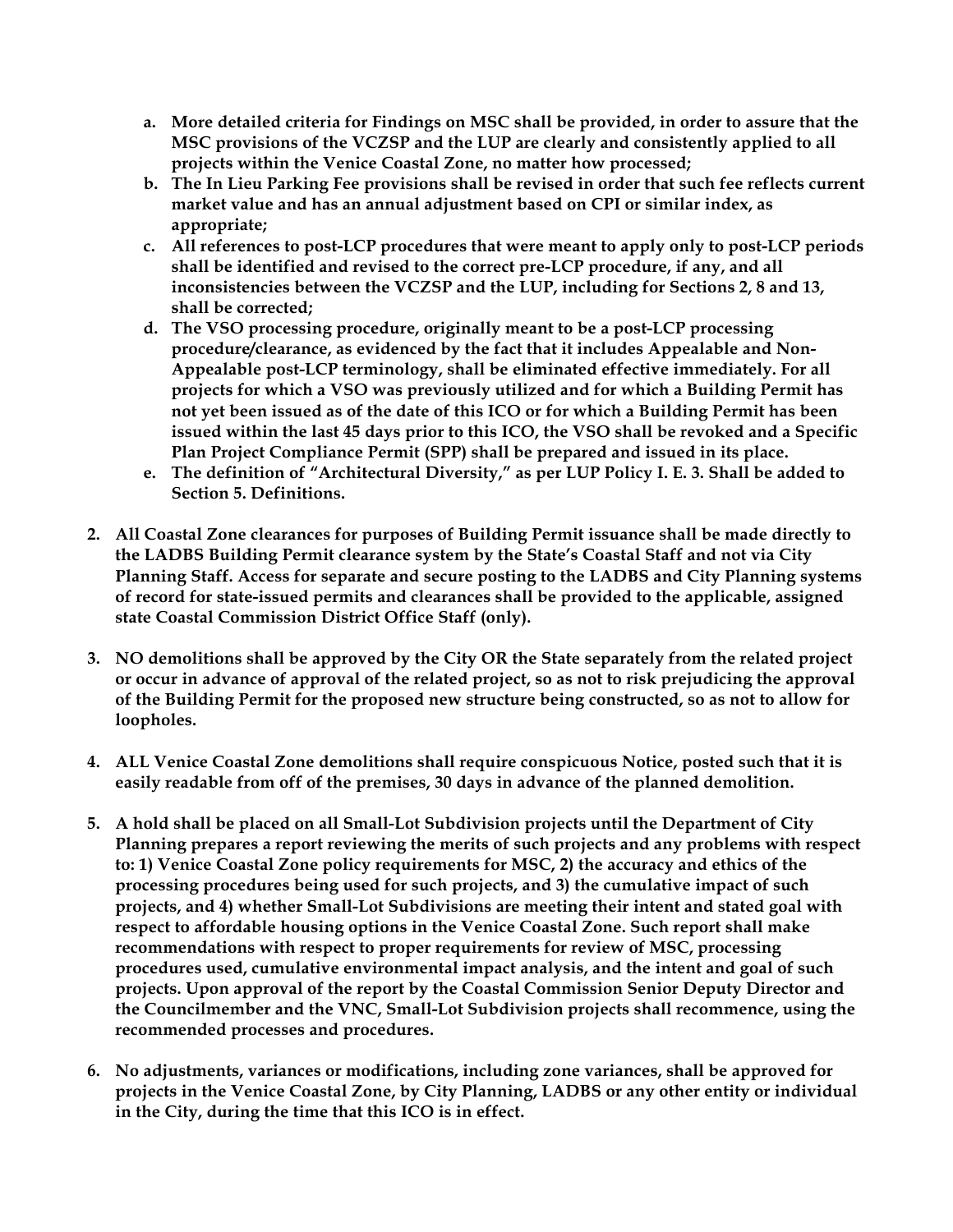- **7. A Cumulative Environmental Impact Study and Report of Findings and Recommendations with respect to development in the Venice Coastal Zone shall be prepared by City Planning no later than 60 days after the effective date of this ICO and provided to Councilmember Bonin, the VNC, and the Coastal Commission Senior Deputy Director, who will review, modify and approve such Findings and Recommendations, and such recommendations will then become a permanent part of this ICO.**
- **8. Both the City Coastal Exemption (CEX) procedure and the State Coastal Exemption procedure or practice shall be eliminated immediately, for the Venice Coastal Zone.**
- **9. Councilmember Bonin shall issue a letter making clear that the definition of "Architectural Diversity" under the Coastal Act (LUP Policy 1.E.3), includes "utilization of varied planes and textures" and, most importantly, "maintenance of the neighborhood scale and massing," until such time that this definition can be added to the VCZSP and the LUP.**
- **10. The "butterfly" roofline design shall be discontinued effective with all projects that do not yet have approved building permits as of the date of this ICO, and such design shall be limited to the flat roof height for the Subarea as per the VCZSP.**
- **11. The City shall act immediately to curtail the loss of affordable housing in the Venice Coastal Zone by immediately:**
	- **a. Fully enforcing existing federal, state and city regulations–including orders to comply for prohibited short-term rentals and other properties in violation of laws governing land use and housing in Venice with respect to conversion/change of use of housing, especially affordable housing, into short-term rentals and de facto hotels--and laws prohibiting shortterm rentals in residential zones and in commercial zones if the Certificate of Occupancy is for Apartment use.**
	- **b. Directing that adequate resources and detailed instructions be immediately provided to City departments, including especially (but not limited to) City Planning, Building & Safety, Housing and the City Attorney, in order that they immediately put the following actions into effect until such time as the City has determined its policies, rules and regulations regarding short-term rentals and has enacted an ordinance or ordinances to implement them:**
		- **i. Carefully follow the Interim Administrative Procedures for complying with the Mello Act, including but not limited to those related to handling of Mello checklists and applications, Mello Determinations and Appeals (including filing with the related case), conversions/changes of use or occupancy, including careful review of any currently pending conversions/changes of use and deferral of approval of any conversion/change of use requests until relevant enforcement procedures are clarified and confirmed feasible;**
		- **ii. Clarify city procedures regarding the definition of "feasible" as pertains to the intent and the letter of the Mello Act law, which is primarily to protect affordable housing in the Coastal Zone and which is not primarily to provide bonus density, which is covered in separate laws, and which is not meant to be primarily a profit making opportunity for developers;**
		- **iii. Improve the HCID standard of review procedures and documentation related to the determination of replacement affordable units to a "generally accepted" standard and implement procedural controls in order to stop the current abuse of the Mello**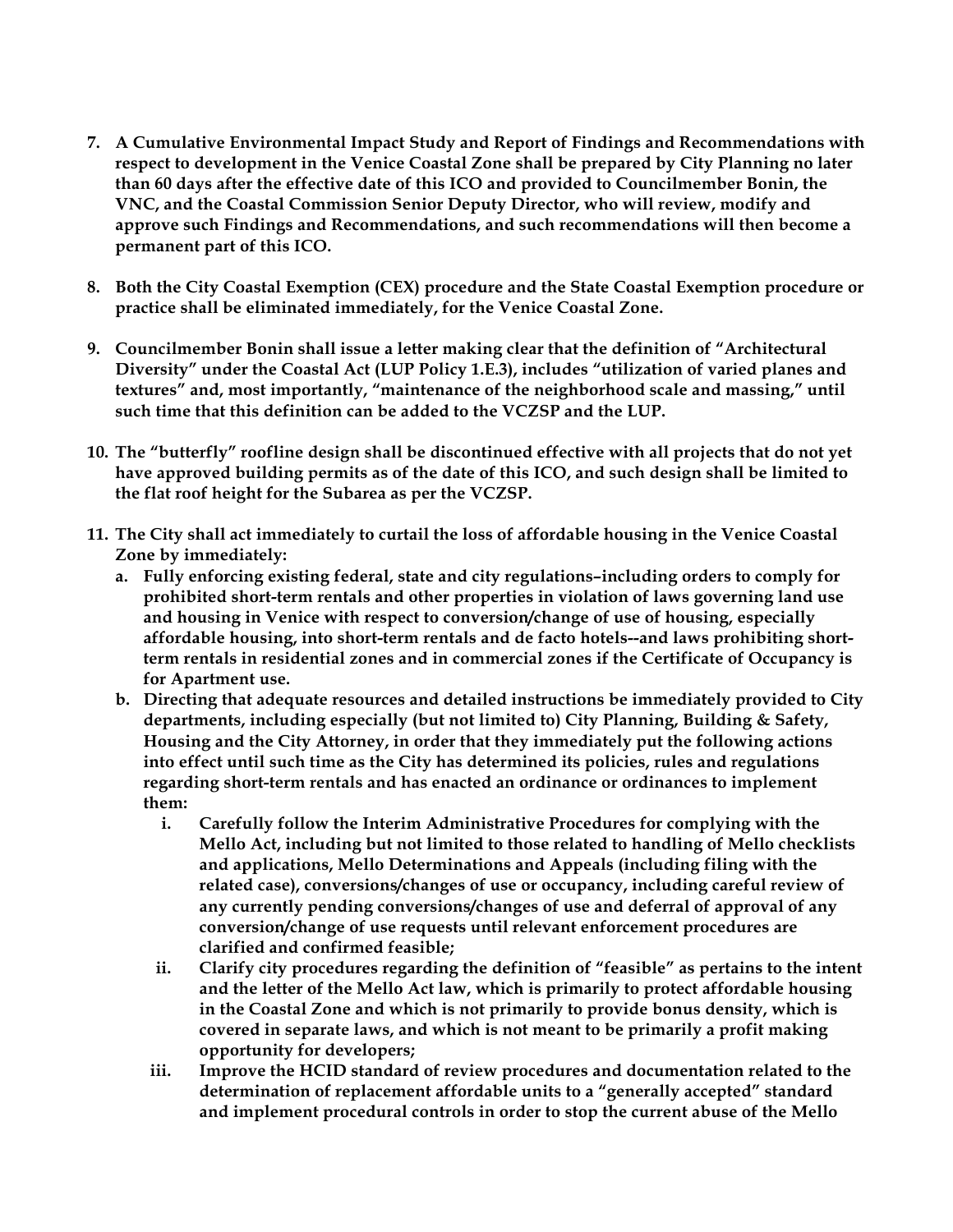**Act via loopholes and workarounds, including a final Building Permit clearance by HCID for Owners using the "owner-occupied single-family dwelling" exemption;**

- **iv. Require filing of the Mello Act application at the same time as the original filing of the project application.**
- **v. Prepare and widely disseminate (including and especially to citizens being evicted) a "Tenant's Bill of Rights" that covers the rights of tenants under both the Rent Stabilization Ordinance and the Mello Act, as well as other applicable laws, in order to control and to stop the further erosion of Venice Coastal Zone housing, especially affordable housing, and the resulting permanent damage to the Venice neighborhoods;**
- **12. Appeals for Venice Coastal Zone projects shall be accepted by City Planning via fax, and with no charge, during the period of the ICO. In addition, the City Council Office shall pursue a doubling of the time now provided for appeals of SPP's, city CDP's to the West L.A. Area Planning Commission, the city CDP's to the state Coastal Commission district office and state CDP's to the Coastal Commission.**
- **13. No later than 60 days after the effective date of this ICO, the VNC MSC Committee and the VNC LUPC shall work together to provide a recommendation to the VNC on an overall Floor Area Ratio, and any other standards or policies deemed advisable, and the VNC shall make a final recommendation that will become a part of this ICO.**
- **14. The Council Office shall institute a process for receiving concerns re: breach of City or State process or policy regulations, for the purpose of early resolution, in order to avoid unnecessary work by either government officials or citizens, which process would include consideration of removal from participation in future Venice Coastal Zone projects by any Zoning Administrator who has abused their discretion with respect to the Venice Coastal Zone and/or who a fair representation of Community members believe/perceive has abused their discretion with respect to the Venice Coastal Zone.**
- **15. The Councilmember's office shall request/assign representatives from the City Attorney's office, LADBS, and City Planning to be available to the VNC LUPC members as needed for legal/technical assistance on their VNC case work, which representatives are very familiar with the Coastal Zone requirements, are in support of State and City laws for protection of Venice as a Special Coastal Community, and are in support of assuring that the LCP is not prejudiced, impeded or negated and that the ultimate, certified LCP adheres to Chapter 3 of the Coastal Act.**
- **16. The VNC, the City Council Office and the state Coastal Commission district office shall work together, as is their duty, to evaluate the cost to the State and City--and thus to the Citizens who pay for the functioning of the State and the City, as well as the cost to the Citizens, of the current situation where the Citizens are clearly and significantly concerned as to the quality of decisions being made by City Planning and about various practices of City Planning and LADBS, all of which are causing both the Citizens and the state Coastal Commission Executive Director to file an extraordinary level of appeals of City determinations, which in turn results in even more work for all; and to make recommendations regarding how to make the changes necessary in order to reduce that significant cost, which is borne in its entirety by the City and the State's Citizens.**
- **17. The VNC, the City Council Office and the state Coastal Commission district office shall work**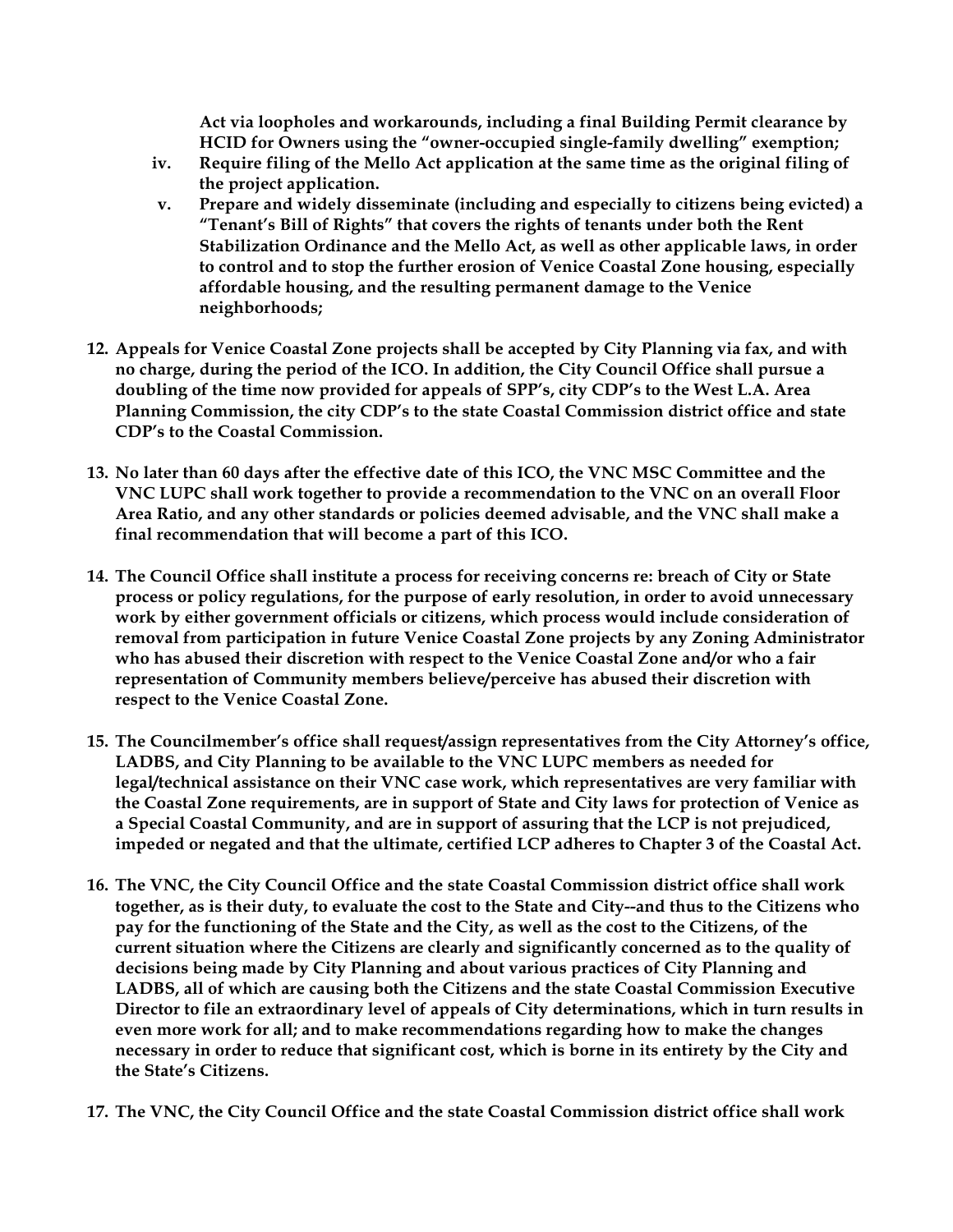**together, as is their duty, to provide a recommendation on how the City, and specifically City Planning and LADBS, can perform their duties such that the burden of protecting, maintaining and improving the quality of life of the citizens, as per existing City and State law, does not fall on the citizens, thus significantly reducing their quality of life, but rather on the citizens' government, which derives its power from its citizens, and which exists in order to protect, maintain and improve its citizens' safety, security and quality of life.**

### **INTERIM CONTROL INTERNAL CONTROLS**

*It should be noted that many of the provisions in this section of the ICO have already been recommended by the VNC to the City and/or Coastal Commission in the form of recommendations approved by VNC Board.*

- **18. All State Coastal Commission actions/determinations shall be disclosed on ZIMAS, along with the related City actions/determinations, so that there is one place for a given Venice Coastal Zone project that lists all applicable permits/authorizations.**
- **19. The West L.A. office of LADBS (not to be confused with City Planning) shall be the ONLY office permitted to process Venice Coastal Zone Building Permits. All Venice Coastal Zone Building Permits shall be processed according to a Building Permit clearance applicability matrix that shall be proposed by City Planning, with signoff from the Council Office, the Coastal Commission Senior Deputy Director, and a written recommendation of support from the VNC. This matrix shall be updated on an ongoing basis for any necessary changes, including closure of "loopholes" by City Planning, with signoff from the Council Office, the Coastal Commission Senior Deputy Director, and a written recommendation of support from the VNC.**
- **20. LADBS Inspectors for the Venice Coastal Zone shall rotate every 2-3 months, and all Building Permits for the past one year, as well as all Building Permits for the duration of this ICO, as well as related clearances and City Planning determinations shall be reviewed by a committee consisting of 2 members of the VNC Land Use & Planning Committee (LUPC), 1 member from the Council Office, 1 member from City Planning and 1 member from the state Coastal Commission, for compliance with the VCZSP, the Coastal Act, the Mello Act, the LUP, this ICO (where applicable), and the LAMC, with a recommendation to be made for Coastal Commission action for any actual or potential problems or violations noted by one or more of the committee members.**
- **21. The Department of Transportation (DOT) shall prepare a traffic study for all Venice Coastal Zone commercial developments; in addition, the DOT shall be instructed by the Council Office that they must put adequate controls in place to assure that they do not accept In Lieu Parking Fee payments until all final clearances are in place for a given project, and that they must return any fees that they have inadvertently received for which the related permit has not been finalized and issued.**
- **22. Procedures shall be put into place for an independent review and physical sign off for Venice projects by a LADBS Plan Check Supervisor in order to assure that the construction plans**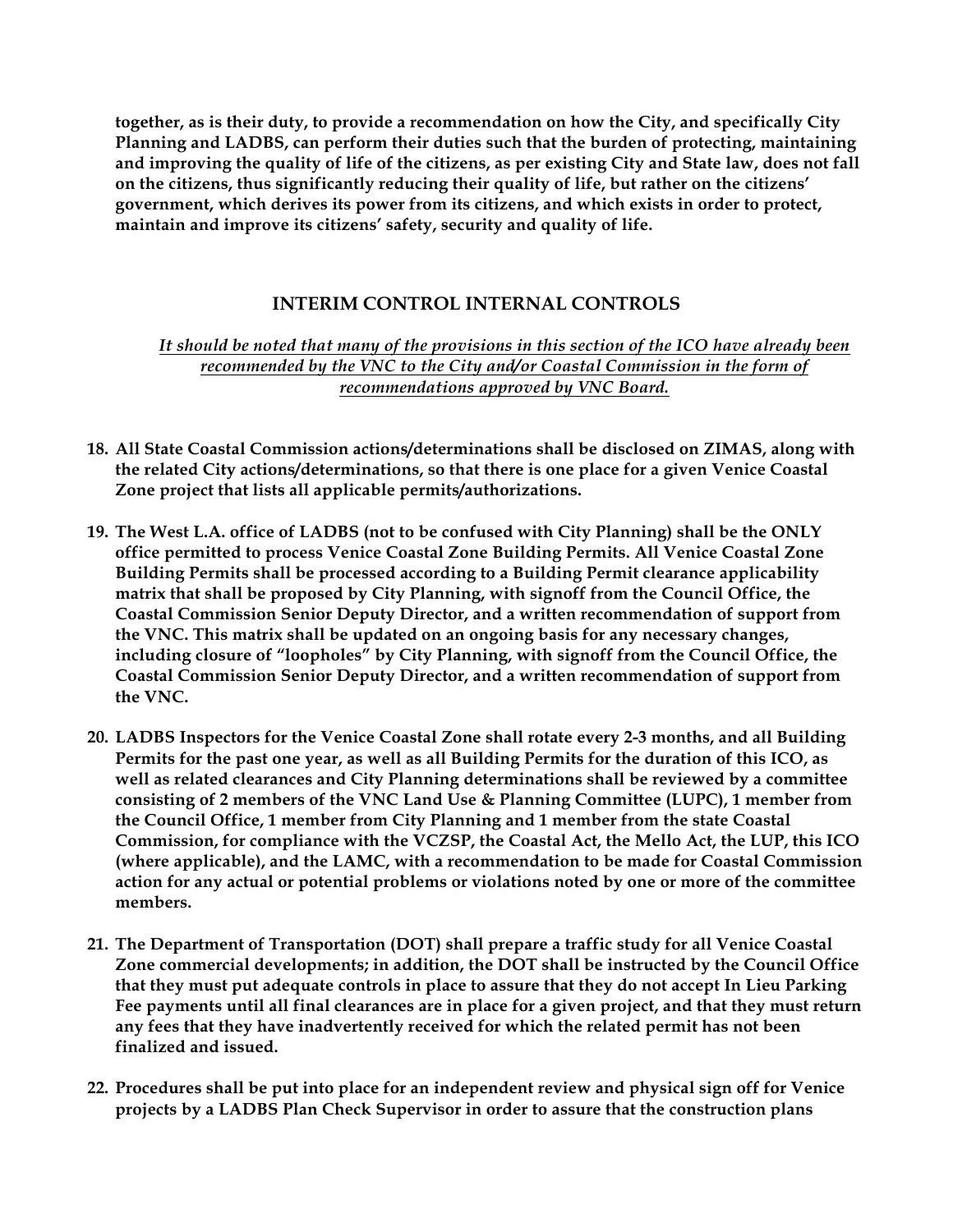**presented to Plan Check are the same as those plans approved in conjunction with the CDP and other determinations.** 

- **23. Procedures shall be put into effect by the City that will assure that determinations or approvals made and plans provided to the Coastal Commission are the SAME as what was approved by the City, including the West L.A. Area Planning Commission; and procedures shall be put into effect by the state Coastal Commission's district office that will assure that determinations or approvals made and plans provided to the Coastal Commission are the SAME as what was approved by the City, including the West L.A. Area Planning Commission.**
- **24. All City officials and employees in City Planning, LADBS, the City Attorney's office and the Council Office who are involved in the Venice Coastal Zone land use and planning process, as well as all VNC Board members and LUPC members, shall be provided with annual training on the Coastal Act, the Mello Act, Density Bonus regulations, Small-Lot Subdivision regulations, the General Plan, the Venice Community Plan, the LUP, the VCZSP, the Oxford Triangle Specific Plan, the Los Angeles Coastal Transportation Corridor Specific Plan, the LAMC, and all provisions of the City of L.A. Code of Ethics, with appropriate testing on completion of training.**
- **25. A system of fines shall be designed and put into place by the Council Office that will strongly discourage applicants from not following the city or state law and procedures with respect to Venice Coastal Zone development.**
- **26. All approval signatures for Venice Coastal Zone developments shall be required to be accompanied by a typed or printed name so that it is possible to identify the approval signature, including and especially for CEQA cases; and a copy of all "Director of Planning" delegated authorities for City Planning's approval of Venice Coastal Zone projects shall be provided to the VNC, the City Council Office and the Coastal Commission Senior Deputy Director.**
- **27. The VNC, the City Council Office, the state Coastal Commission district office shall be provided "read only" access to all City Planning and LADBS systems.**
- **28. LADBS shall correct the ZIMAS systems database for all miscoding with respect to Dual Permit Jurisdiction Coastal Zone classification, which shall be determined according to the maps prepared by the Coastal Commission's Executive Director, as required by the California Administrative Code, which maps for Venice are included as Exhibits 1a and 1b of the VCZSP; and LADBS shall also assure adequate systems access controls over any future changes.**
- **29. For all Venice Coastal Zone CEQA cases, a second review by an independent group that reports to the Mayor shall be performed at the time of CEQA case-type categorization in order to assure proper initial classification, including and especially the accuracy of any exemptions or exclusions, and at the time of final review of the CEQA report, to assure the appropriate categories have been selected for review, to assure that mitigating factors are adequate, and to assure that the cumulative environmental impact, including for the MSC aesthetics and the land use categories, on the existing surrounding neighborhood, the Subarea, and the Community of Venice, is specifically, thoroughly, accurately, and adequately addressed. Procedures for filing of CEQA appeals shall be clearly and completely stated on all City decisions that give rise to the CEQA appeal right.**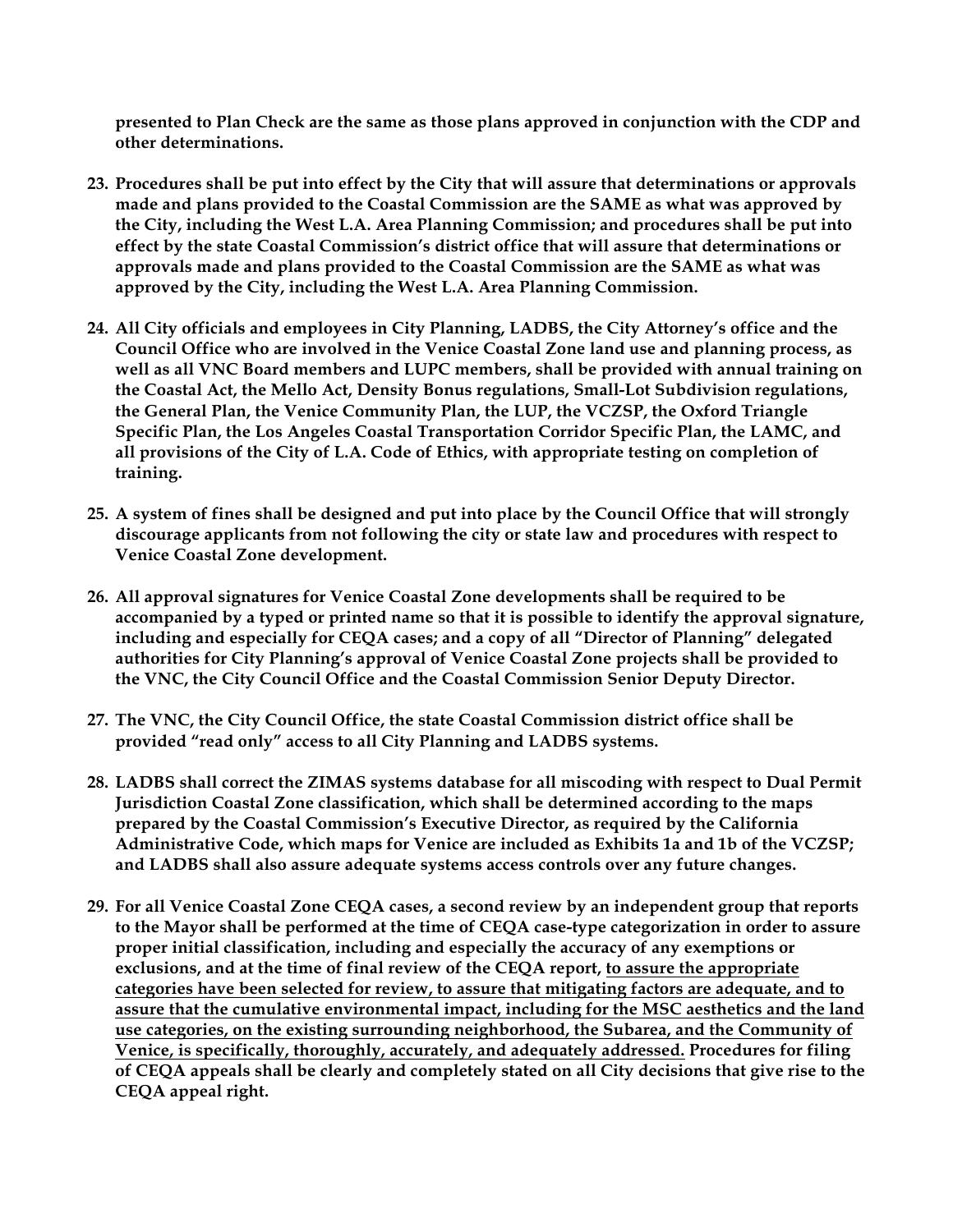- **30. At the time of the initial filing of any application, a Venice Community Planning (VCP) form shall be completed by City Planning for every Venice Coastal Zone project, which form shall have a section for clear designation of all required case types and the case number assigned for each (prefix, year, # of case and suffixes for each entitlement), including the state-required CDP. The VCP form shall make it clear that all cases for the project shall be filed and processed together. The VCP form shall be provided to the VNC, the City Council Office, and the state Coastal Commission district office, and shall also be available online via hyperlink on the City Planning website, within 48 hours of preparation. If any of those three bodies have questions regarding, or disagree with, the initial case coding or classification used, there shall be a process for requesting a change, with the Council Office making the final decision.**
- **31. The City Planning Department shall include the accurate size of the project, including lot size, square footage of the building with and without the garage, and height of the proposed structure, including the height of the non-contiguous heights if there is more than one peak, and an indication of whether the roof is a varied roofline or a flat roof, in the Project Description field, including for purposes of the CNC report; and such Project Description shall be consistent for any one project between all City Planning and LADBS reports/systems.**
- **32. All Venice Coastal Zone and State Coastal and City Determinations and notices shall be provided to the VNC, the City Council Office, the state Coastal Commission district office, including ALL exhibits, immediately upon issuance, both in hard copy and electronic form, as follows:**
	- **a. City Planning (including specifically the Advisory Agency as well as all other Departments of City Planning) shall treat each of the VNC, the City Council Office, and the state Coastal Commission district office, as an "interested party" for all Venice-related matters, and shall provide them all City Planning Notices (including "environmental publication notices"), case documents (both hard copy & digital copy, if provided by applicant) and related correspondence, Determinations (including all Exhibits), Environmental Reports, and other Policy Planning (including LCP) related reports or correspondence. For the VNC, such documents shall be provided directly to the VNC President, the VNC Vice-President, and the Land Use & Planning Committee Chair, upon receipt, issuance or approval, by both email and U.S. mail, at the email and postal addresses as per the then-current VNC website (currently president@venicenc.org, vicepresident@venicenc.org and chair-lupc@venicenc.org, respectively; and PO Box 550, Venice, CA 90294).**
	- **b. The Coastal Commission shall treat each of the VNC, the City Council Office, and City Planning as an "interested party" for all Venice-related matters, and shall provide them copies of all related documents, including but not limited to State CDPs issued, revocations and any other decision/opinion/approval/denial forms or letters, City CDP Notices of Determination received, notices of the start and end of Coastal Commission Appeal periods, State CDP, Administrative & other permits, and any other Venice Coastal Zone-related applications, reports or correspondence. For the VNC, such documents shall be provided directly to the VNC President, the VNC Vice-President and the Land Use and Planning Committee Chair, upon receipt, issuance or approval, by both email and U.S. mail, at the email and postal addresses as per the then-current VNC website (currently president@venicenc.org, vicepresident@venicenc.org and chair-lupc@venicenc.org, respectively; and PO Box 550, Venice, CA 90294).**
	- **c. In addition, within 10 days of the decision date, all case determinations shall be made available by hyperlink on the City Planning and the ZIMAS systems, and cases shall be searchable on the City Planning website using both address and case number.**